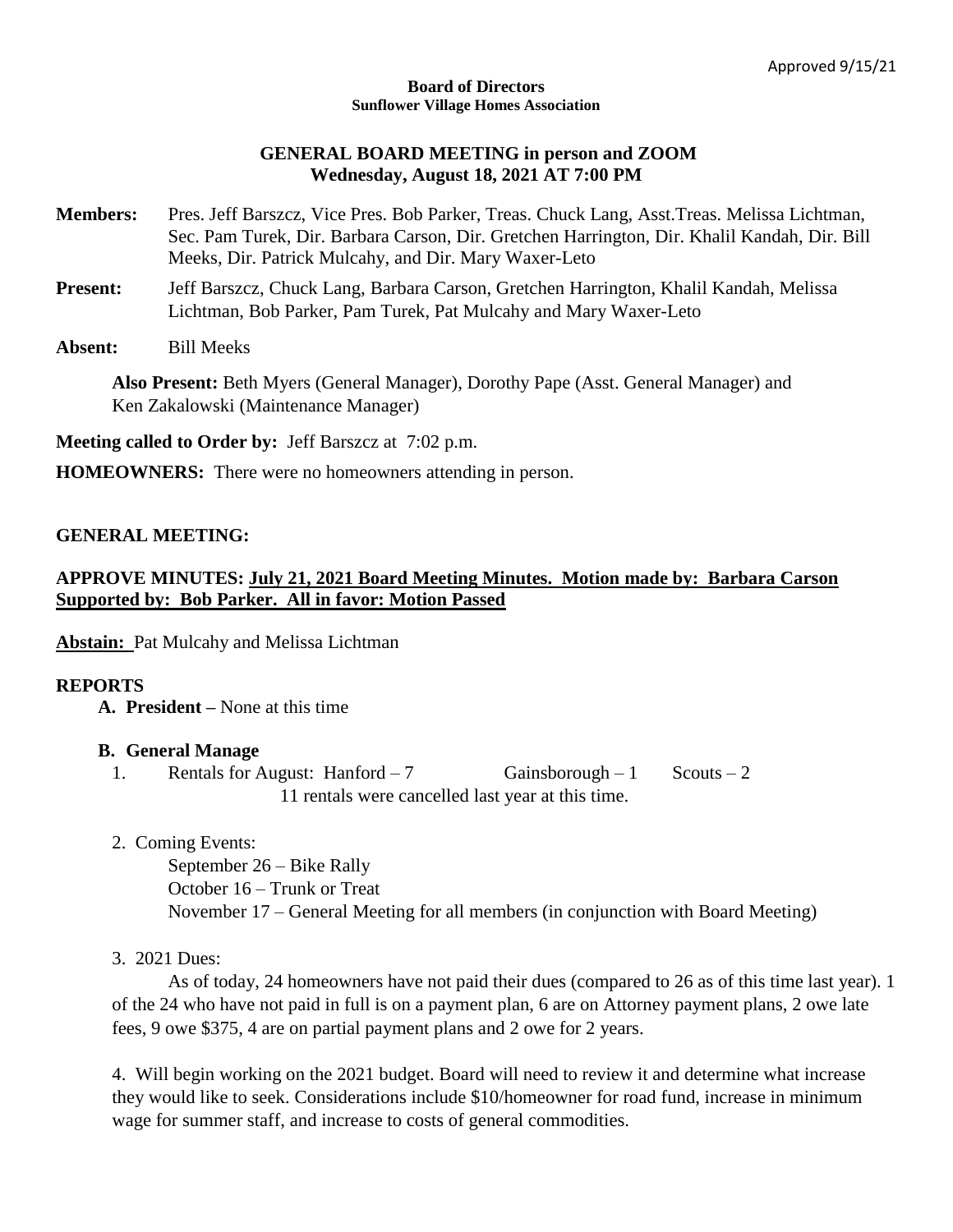Approved 9/15/21 5. The office is looking into the possibility of accepting Visa and Mastercard. There will be a fee associated with accepting credit cards and per our attorney, this fee may be passed directly to the homeowner using a credit card with advance notice.

# **C. Maintenance Manager**

Work Completed at Hanford Clubhouse:

- Weekly check of the clubhouse for problems.
- The ceiling in the meeting room was painted and carpet was cleaned.
- Monitored pool operations.
- Arts tree service was contacted to take care of multiple limbs down after a storm.
- Minor repairs including lock on women's rest room and light fixtures on building.

Work completed at Gainsborough Clubhouse:

- Weekly check of the clubhouse for problems.
- Minor repairs including replace toilet flapper, worn out receptacles and leaking water lines.
- Monitored pool operations.

### Pool Issues

Water at Gainsborough was cloudy and pool could not be opened for swimming. Aquatic Source came out and tried clarifier. When that didn't work, they replaced the sand in the sand filters to a finer grain sand. Pool has been open since with no issues.

All pools have since been operating well.

## **D. Treasurer**

# **Motion made by: Jeff Barszcz to approve treasurer's report as of 08/12/2021, Supported by: Barbara Carson. All in favor. Motion carried.**

## **E. Newsletter**

Is ready for printing.

## **COMMITTEE REPORTS**

## **A. Communications Committee**

Meetings are now open for in-person attendance.

## **B. Social Committee**

Activities: Bike Rally was voted on via email with the cost of \$175. Vote passed.

Hobby Board Game Night (card games included) to all residents at the Hanford Clubhouse starting October 12th. The event would run from 7pm-9pm. Games and cards will be provided by the Harrington Family and residents can also bring their own.

**Motion by Chuck Lang for approve a budget of \$375 for Trunk and Treat. Supported by Khalil Kandah. In Favor: Parker, Lang, Lichtman, Turek, Carson, Kandah, Mulcahy, Waxer-Leto. Opposed: Barszcz, Harrington Motion passed.**